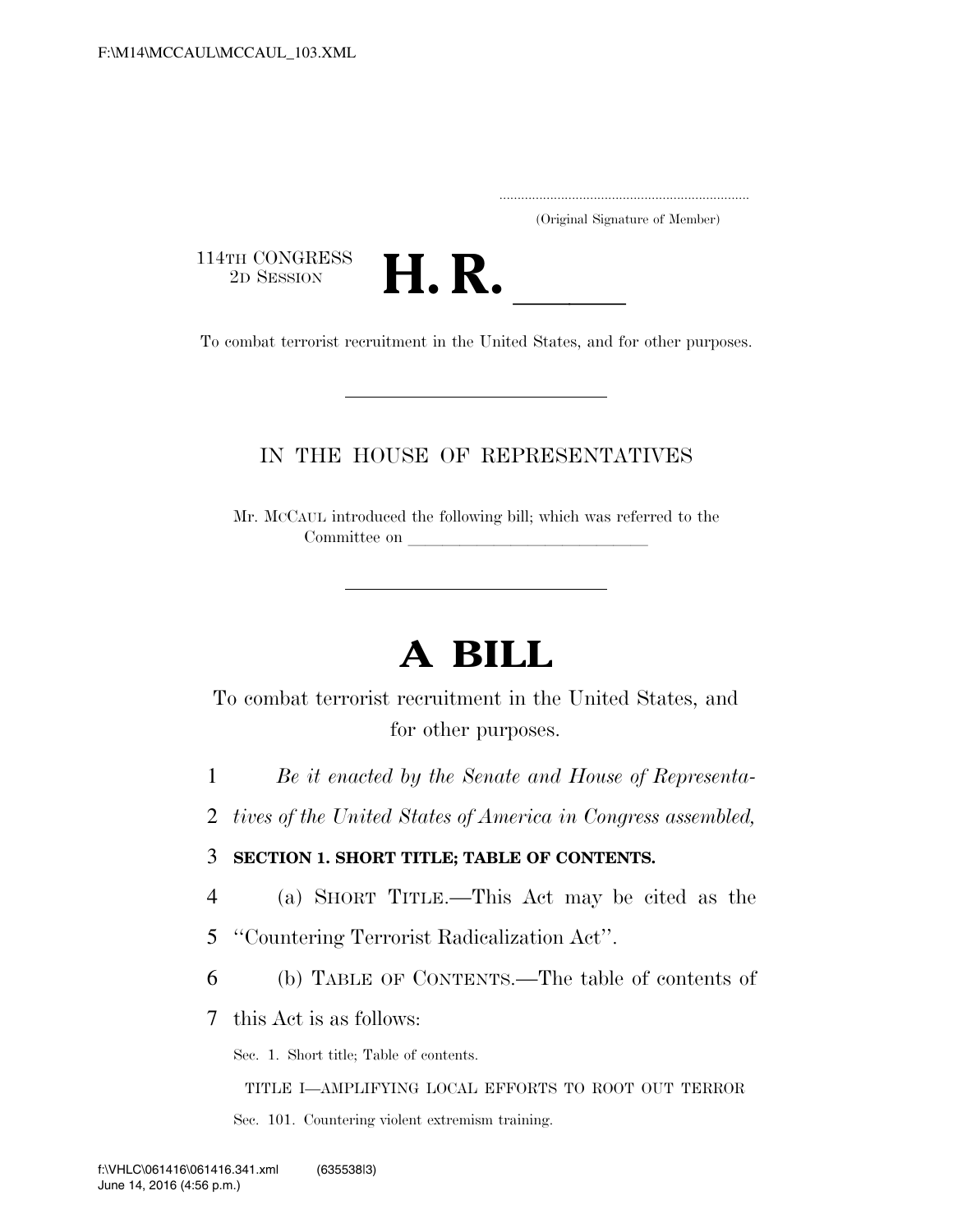Sec. 102. Countering violent extremism assessment.

Sec. 103. Department-sponsored clearances.

Sec. 104. Definitions.

TITLE II—COUNTER-MESSAGING TERRORIST ORGANIZATIONS

Sec. 201. Directive.

TITLE III—COUNTERTERRORISM ADVISORY BOARD

Sec. 301. Department of Homeland Security Counterterrorism Advisory Board.

TITLE IV—PROHIBITION ON NEW FUNDING

Sec. 401. Prohibition on new funding.

## 1 **TITLE I—AMPLIFYING LOCAL**  2 **EFFORTS TO ROOT OUT TERROR**

#### 3 **SEC. 101. COUNTERING VIOLENT EXTREMISM TRAINING.**

 (a) AUTHORIZATION OF TRAINING.—The Secretary of Homeland Security is authorized to provide training for personnel, including Department of Homeland Security personnel, State, local, tribal, and territorial representa- tives at State and major urban area fusion centers for the purpose of administering community awareness briefings and related activities in furtherance of the Department's efforts to counter violent extremism, identify and report suspicious activities, and increase awareness of and more quickly identify terrorism threats, including the travel or attempted travel of individuals from the United States to support a foreign terrorist organization (as such term is described in section 219 of the Immigration and Nation-ality Act (8 U.S.C. 1189)) abroad.

18 (b) COORDINATION.—To the extent practicable, in 19 providing the training under subsection (a), the Secretary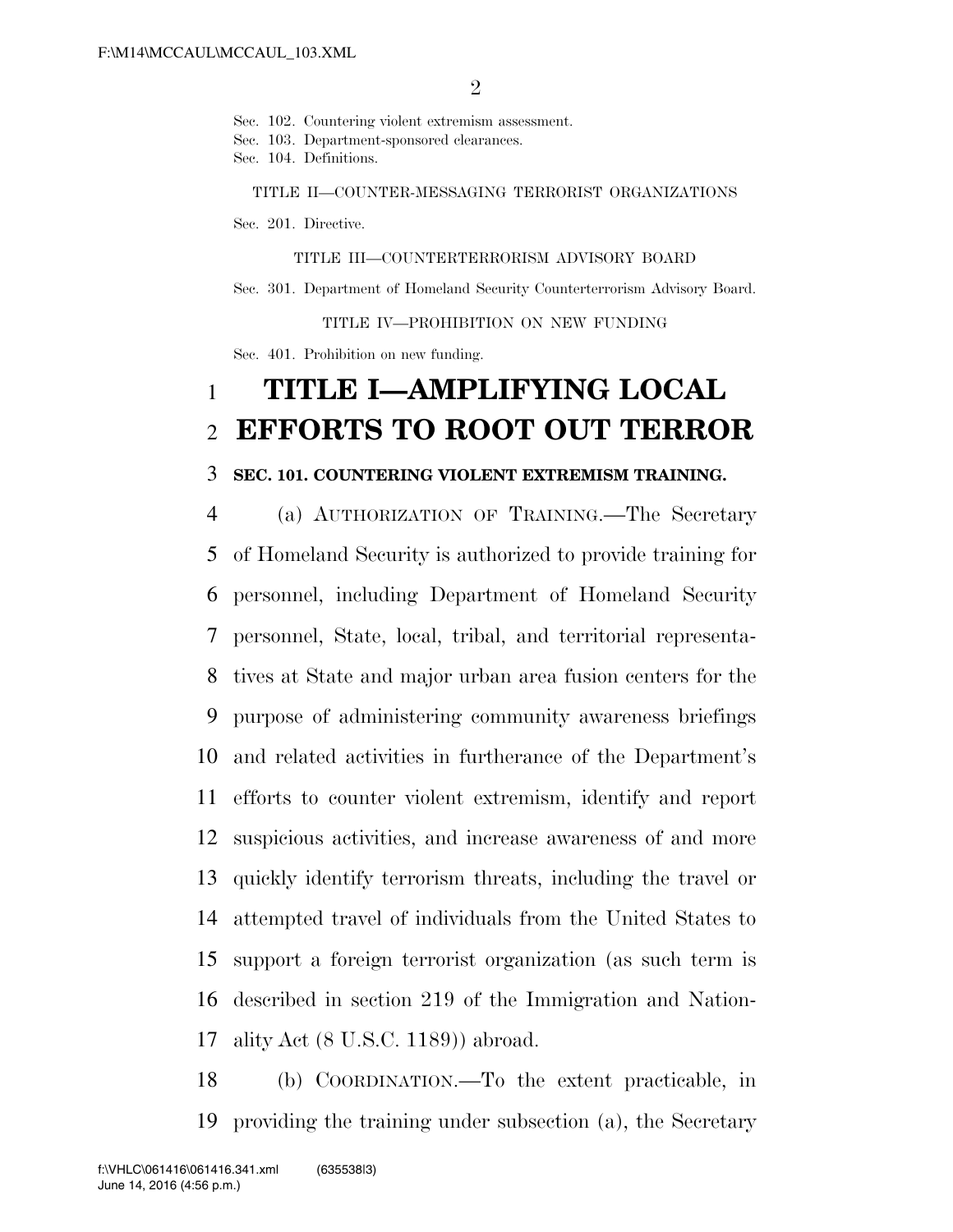shall coordinate with the heads of other Federal agencies engaged in community outreach related to countering vio- lent extremism and shall also coordinate with such agen- cies in the administration of related activities, including community awareness briefings.

#### **SEC. 102. COUNTERING VIOLENT EXTREMISM ASSESSMENT.**

 (a) ASSESSMENT REQUIRED.—Not later than 120 days after the date of the enactment of this Act, the Sec- retary of Homeland Security, in consultation with appro- priate State, local, tribal, and territorial representatives, shall assess the efforts of the Department of Homeland Security to support countering violent extremism at the State, local, tribal, and territorial levels. Such assessment shall include each of the following:

- (1) A cataloging of departmental efforts to as- sist State, local, tribal, and territorial governments in countering violent extremism.
- (2) A review of cooperative agreements between the Department and such governments relating to countering violent extremism.

 (3) An evaluation of departmental plans and any potential opportunities to better support such governments that are in furtherance of the Depart-ment's countering violent extremism objectives and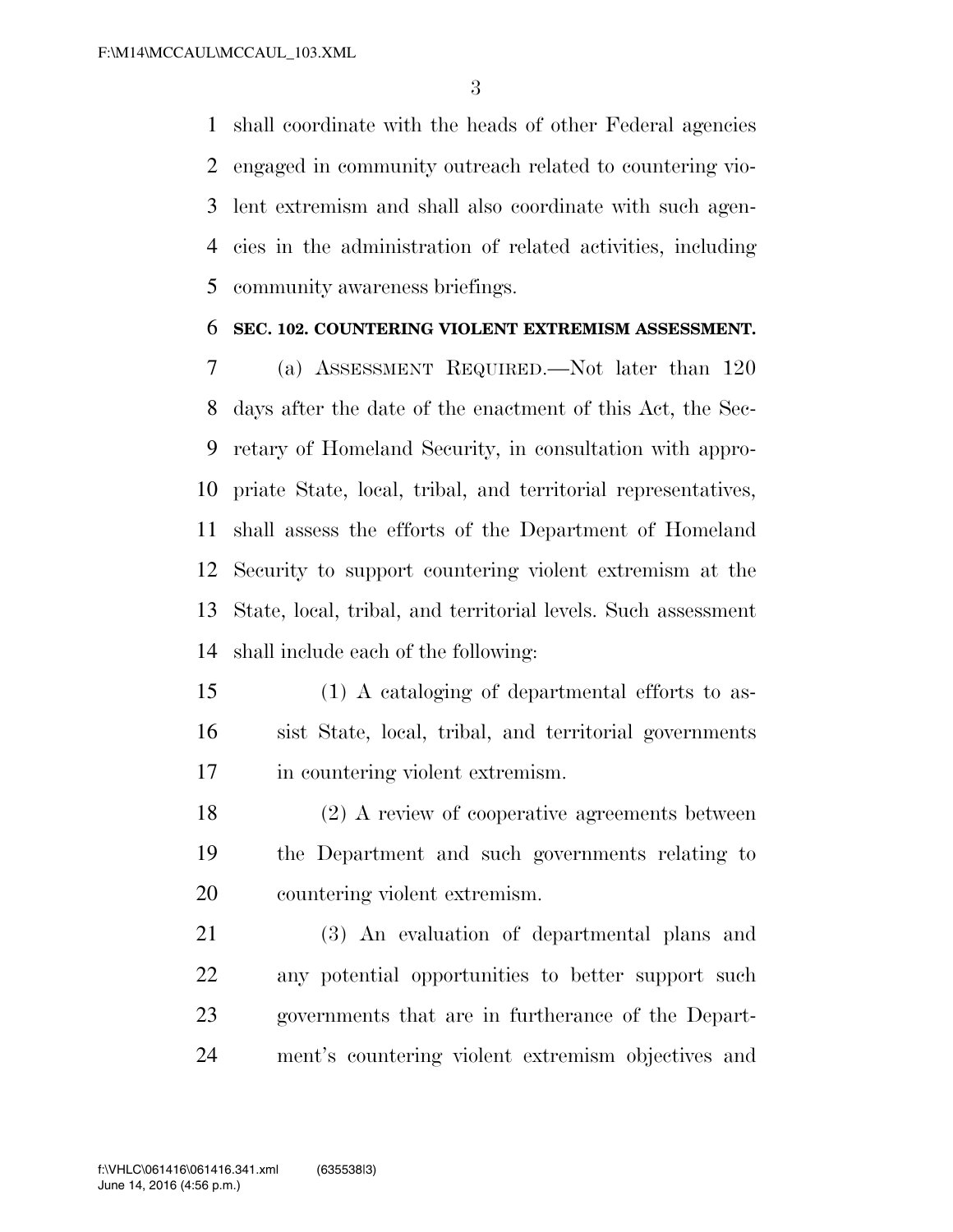- are consistent with all relevant constitutional, legal, and privacy protections.
- (b) SUBMISSION TO CONGRESS.—Not later than 150 days after the date of the enactment of this Act and con- sistent with the protection of classified information, the Secretary of Homeland Security shall submit to the appro- priate congressional committees the findings of the assess- ment required under subsection (a) together with any re- lated information regarding best practices for countering violent extremism at the State, local, tribal, and territorial levels.

#### **SEC. 103. DEPARTMENT-SPONSORED CLEARANCES.**

 Not later than 30 days after the date of the enact- ment of this Act, the Secretary of Homeland Security shall notify the appropriate congressional committees of the number of employees of State, local, tribal, and territorial governments with security clearances sponsored by the Department of Homeland Security. Such notification shall include a detailed list of the agencies that employ such employees, the level of clearance held by such employees, and whether such employees are assigned as representa-tives to State and major urban area fusion centers.

#### **SEC. 104. DEFINITIONS.**

In this title: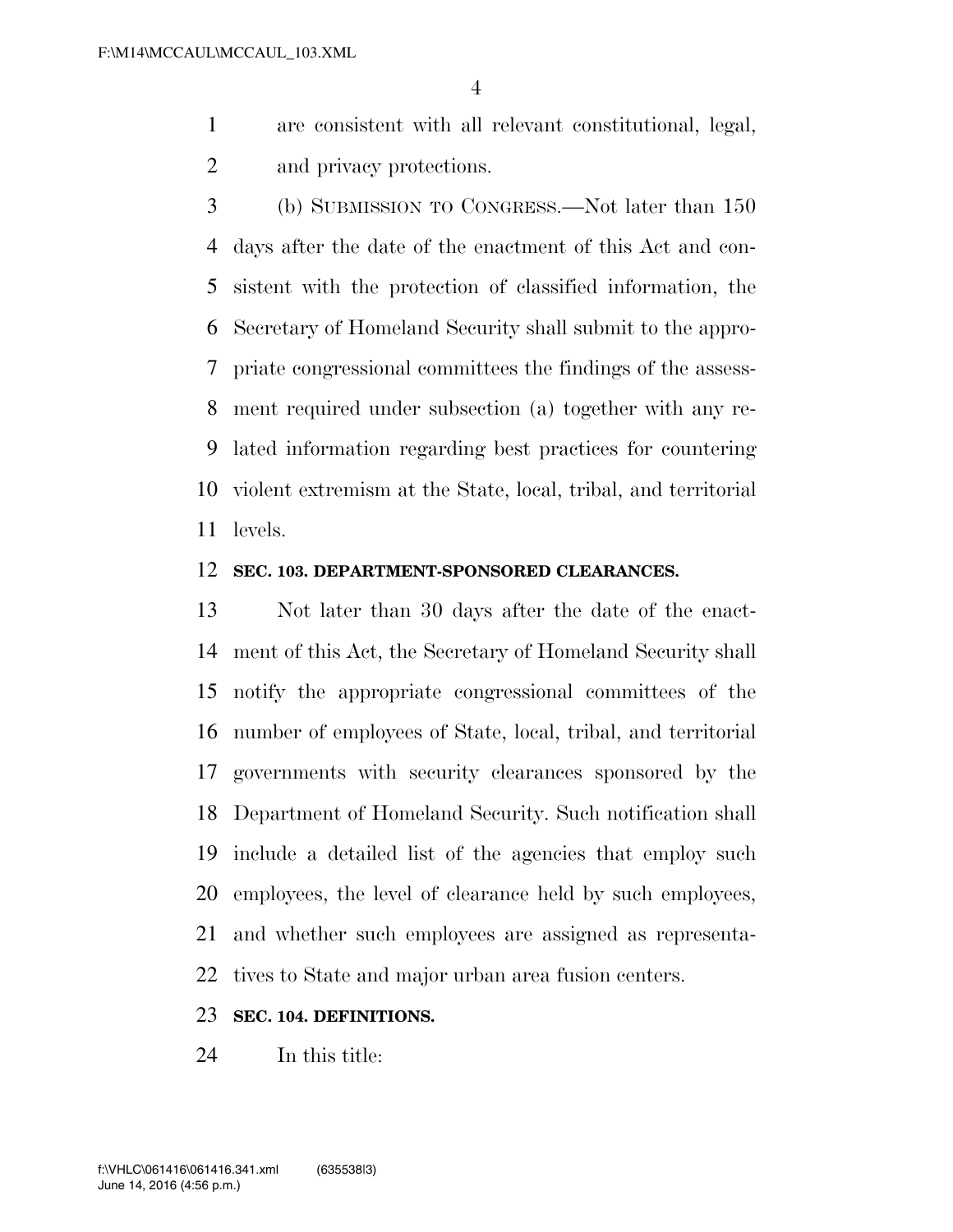| $\mathbf{1}$   | (1) The term "appropriate congressional com-                |
|----------------|-------------------------------------------------------------|
| $\overline{2}$ | mittees" means—                                             |
| 3              | (A) the Committee on Homeland Security                      |
| $\overline{4}$ | and the Permanent Select Committee on Intel-                |
| 5              | ligence of the House of Representatives; and                |
| 6              | (B) the Committee on Homeland Security                      |
| 7              | and Governmental Affairs and the Select Com-                |
| 8              | mittee on Intelligence of the Senate.                       |
| 9              | (2) The term "violent extremism" means ideo-                |
| 10             | logically motivated international terrorism or domes-       |
| 11             | tic terrorism, as such terms are defined in section         |
| 12             | 2331 of title 18, United States Code.                       |
|                |                                                             |
| 13             | TITLE II-COUNTER-MESSAGING                                  |
| 14             | <b>TERRORIST ORGANIZATIONS</b>                              |
| 15             | SEC. 201. DIRECTIVE.                                        |
| 16             | (a) IN GENERAL.—The Secretary of Homeland Secu-             |
| 17             | rity shall incorporate, to the extent practicable, into De- |
| 18             | partment of Homeland Security efforts to combat terrorist   |
| 19             | recruitment and communications the public testimonials      |
| 20             | of former violent extremists or their associates, including |
| 21             | friends and family. Such efforts may include the following: |
| 22             | (1) Counter-messaging of foreign terrorist orga-            |
| 23             | nization communications and narratives.                     |
| 24             | (2) Related community engagement and public                 |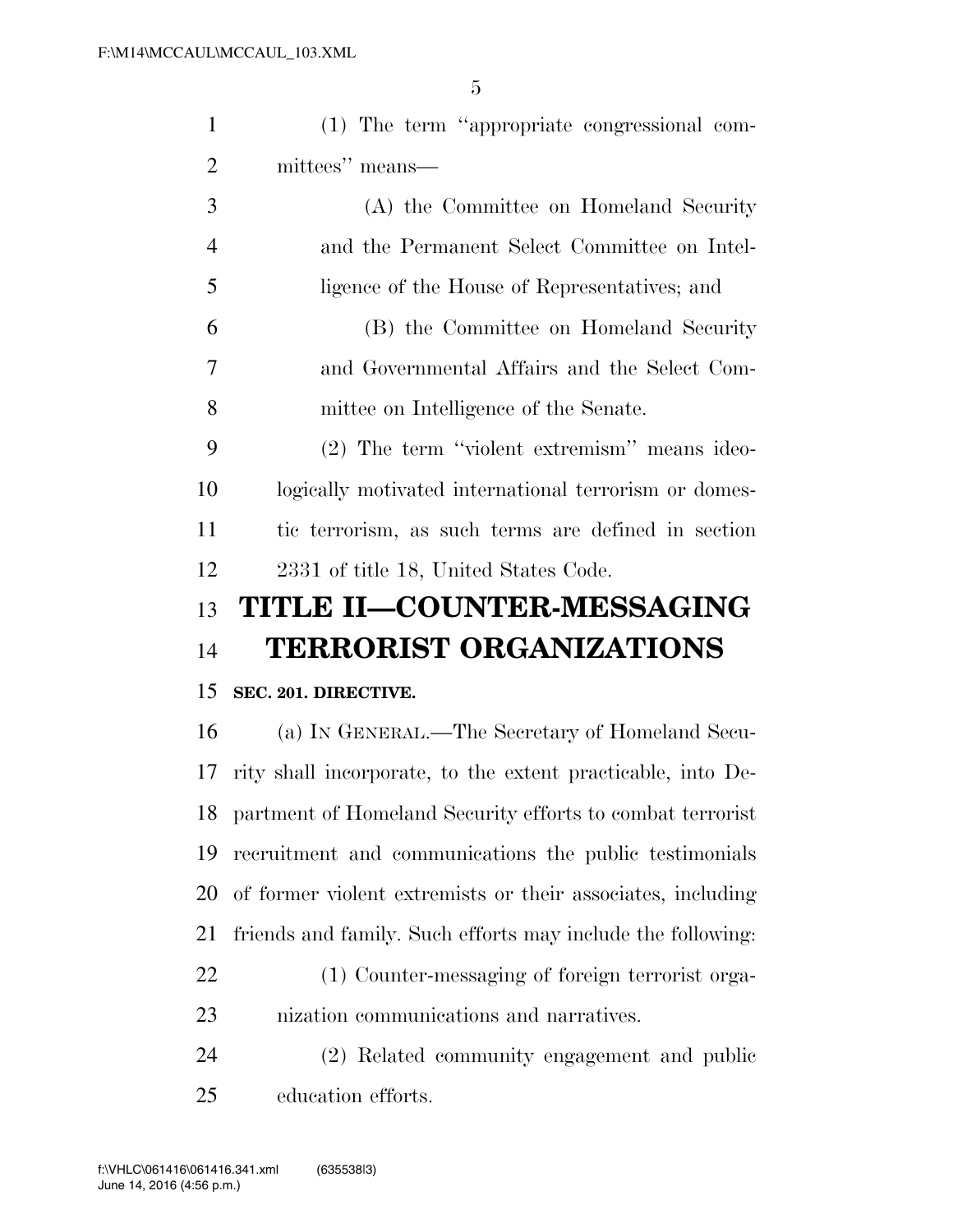(b) COORDINATION.—The Secretary of Homeland Se- curity shall, where appropriate, coordinate the efforts de- scribed in subsection (a) with the heads of other Federal departments and agencies, as appropriate, and, to the ex- tent practicable, engage nongovernmental and inter- national partners in the identification and use of testimonials described in such subsection.

 (c) RULE OF CONSTRUCTION.—Nothing in this sec- tion may be construed to require the Secretary of Home- land Security to collect testimonials directly from former violent extremists or their associates, including friends and family.

### **TITLE III—COUNTERTERRORISM ADVISORY BOARD**

 **SEC. 301. DEPARTMENT OF HOMELAND SECURITY COUNTERTERRORISM ADVISORY BOARD.** 

 (a) IN GENERAL.—At the end of subtitle A of title II of the Homeland Security Act of 2002 (6 U.S.C. 121 et seq.) insert the following new section:

 **''SEC. 210G. DEPARTMENTAL COORDINATION ON COUNTERTERRORISM.** 

 ''(a) ESTABLISHMENT.—There is in the Department a board to be composed of senior representatives of de- partmental operational components and headquarters ele-ments. The purpose of the board shall be to coordinate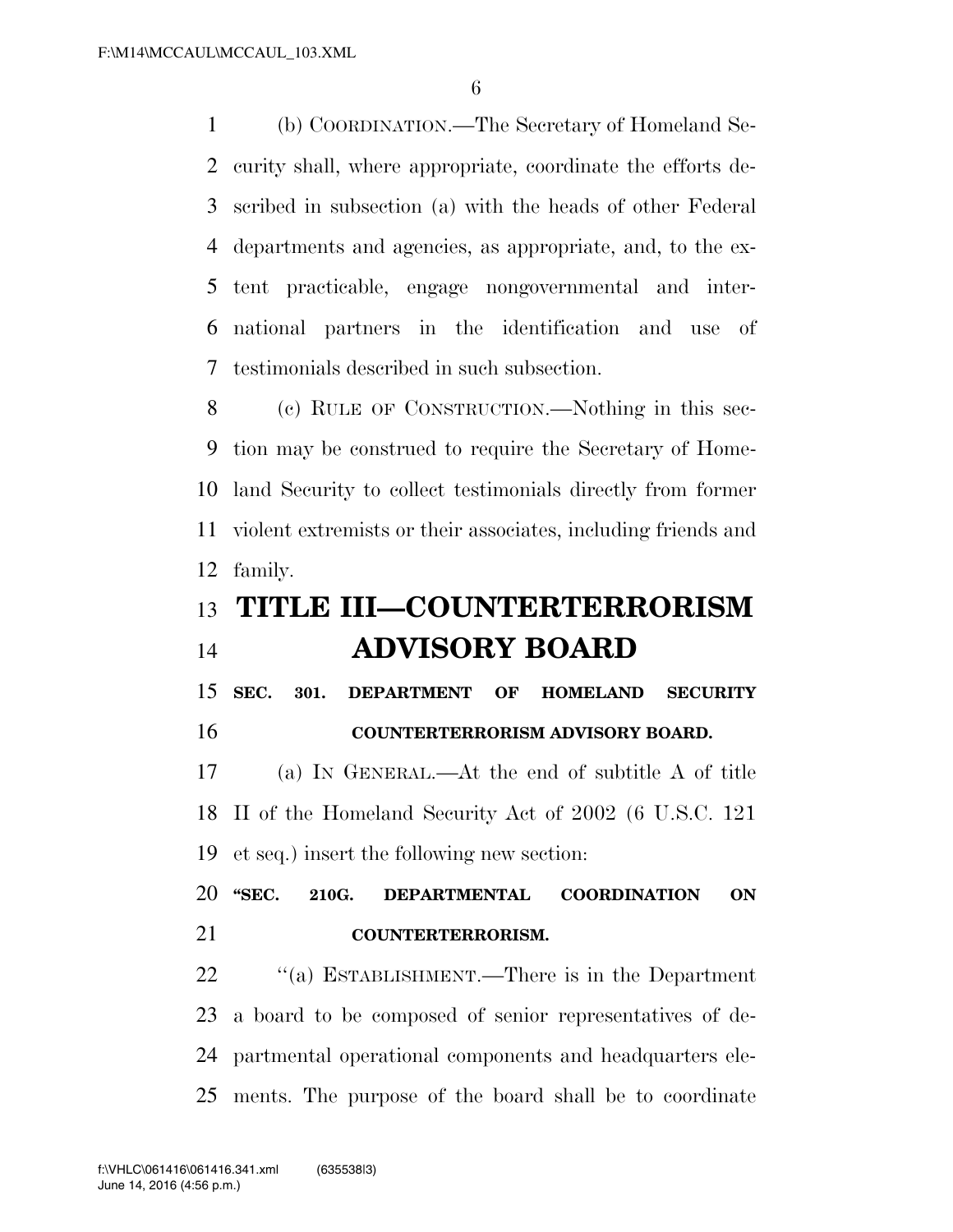and integrate departmental intelligence, activities, and policy related to the counterterrorism mission and func-tions of the Department.

 ''(b) CHARTER.—There shall be a charter to govern the structure and mission of the board. Such charter shall direct the board to focus on the current threat environ- ment and the importance of aligning departmental counterterrorism activities under the Secretary's guidance. The charter shall be reviewed and updated every four years, as appropriate.

11 " (c) MEMBERS.—

12 "(1) CHAIR.—The Secretary shall appoint a Coordinator for Counterterrorism within the Depart-ment who will serve as the chair of the board.

 ''(2) ADDITIONAL MEMBERS.—The Secretary shall appoint additional members of the board from among the following:

18 "(A) The Transportation Security Admin-istration.

20 "'(B) United States Customs and Border Protection.

22  $\cdot$  (C) United States Immigration and Cus-toms Enforcement.

24  $''(D)$  The Federal Emergency Management Agency.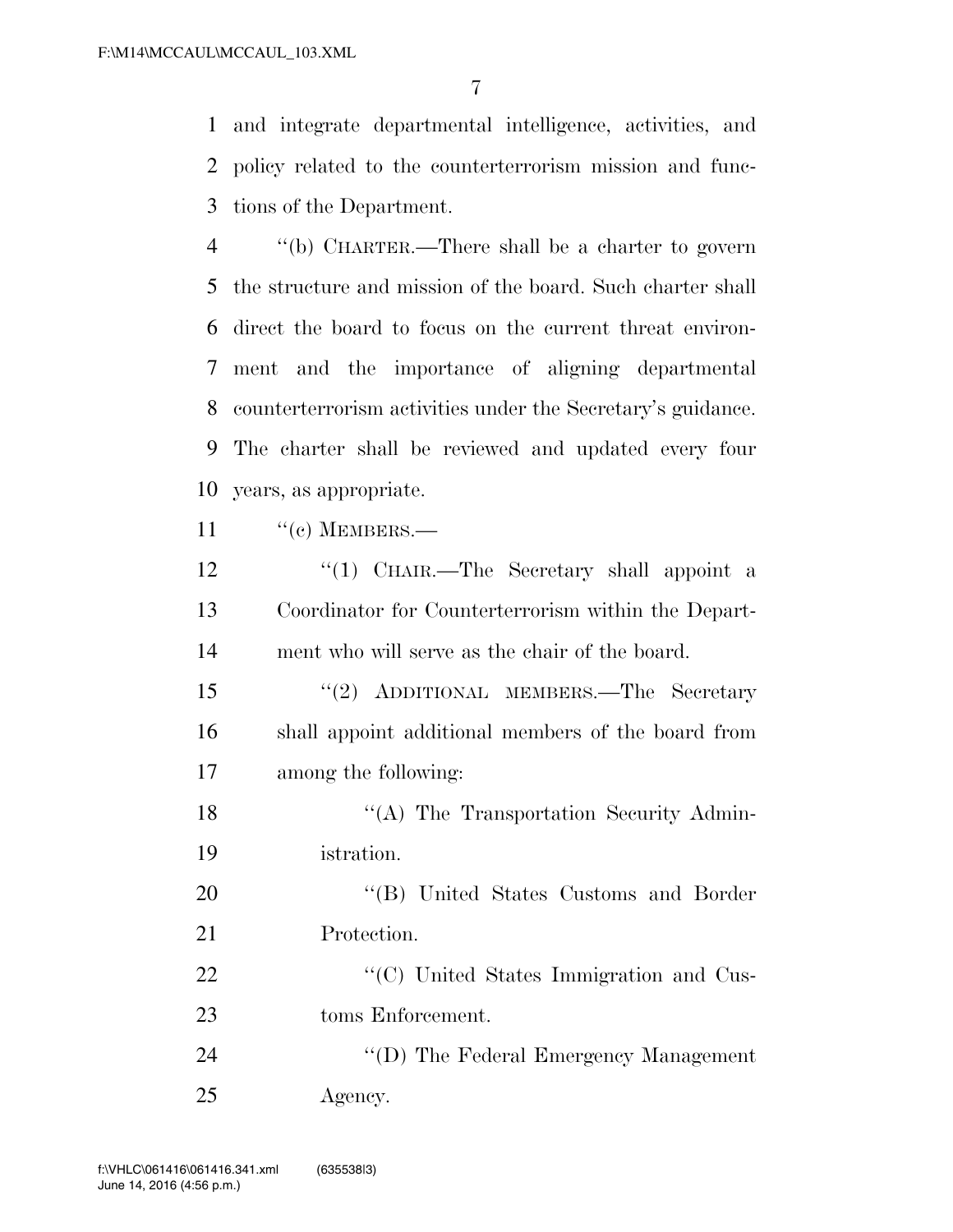| $\mathbf{1}$   | $\lq\lq$ (E) The Coast Guard.                                 |
|----------------|---------------------------------------------------------------|
| $\overline{2}$ | $\lq\lq(F)$ United States Citizenship and Immi-               |
| 3              | gration Services.                                             |
| $\overline{4}$ | "(G) The United States Secret Service.                        |
| 5              | "(H) The National Protection and Pro-                         |
| 6              | grams Directorate.                                            |
| 7              | "(I) The Office of Operations Coordina-                       |
| 8              | tion.                                                         |
| 9              | $\lq\lq$ (J) The Office of the General Counsel.               |
| 10             | "(K) The Office of Intelligence and Anal-                     |
| 11             | ysis.                                                         |
| 12             | $\lq\lq$ (L) The Office of Policy.                            |
| 13             | "(M) The Science and Technology Direc-                        |
| 14             | torate.                                                       |
| 15             | "(N) Other Departmental offices and pro-                      |
| 16             | grams as determined appropriate by the Sec-                   |
| 17             | retary.                                                       |
| 18             | "(d) MEETINGS.—The board shall meet on a regular              |
| 19             | basis to discuss intelligence and coordinate ongoing threat   |
| 20             | mitigation efforts and departmental activities, including     |
| 21             | coordination with other Federal, State, local, tribal, terri- |
| 22             | torial, and private sector partners, and shall make rec-      |
| 23             | ommendations to the Secretary.                                |